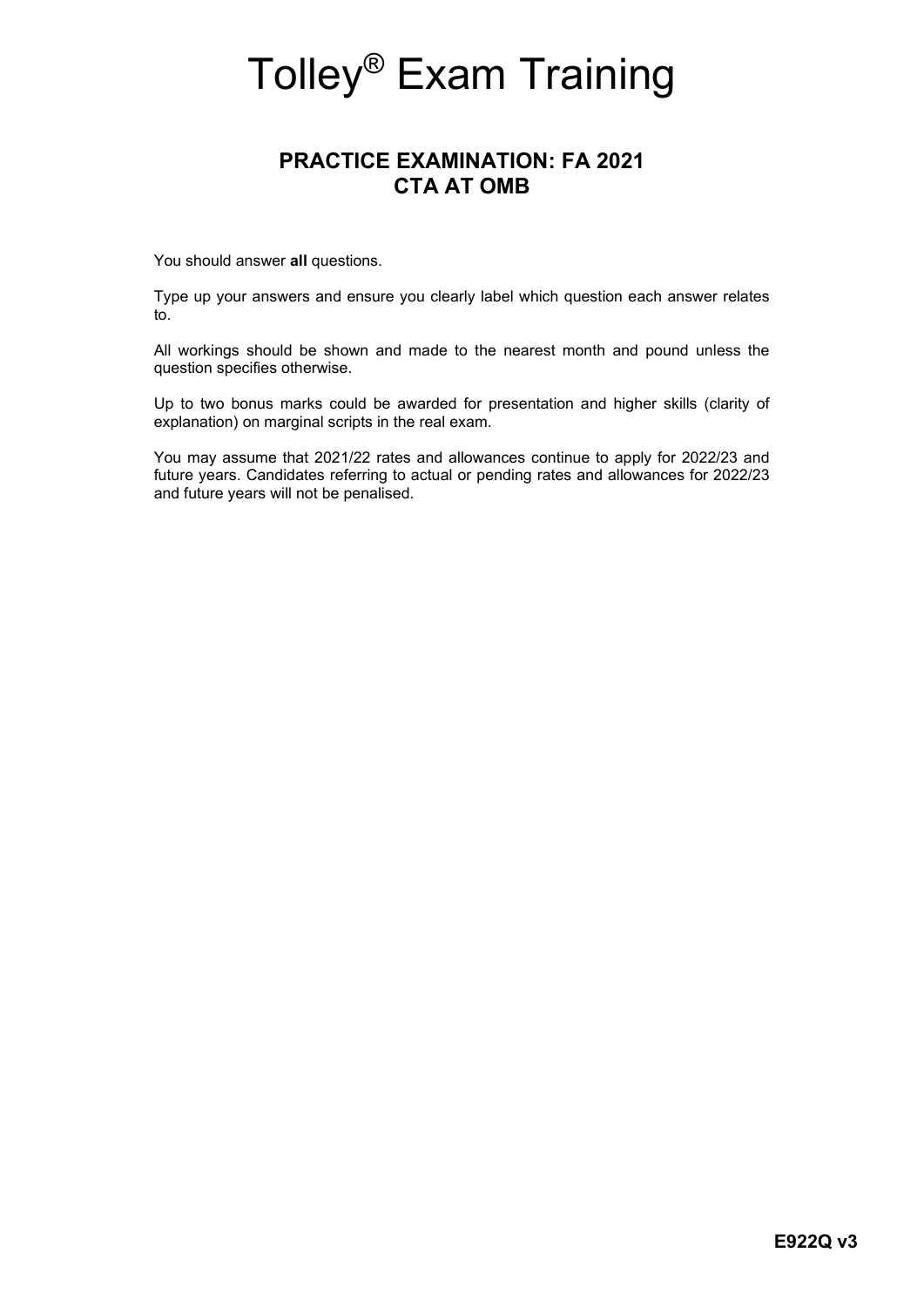1. Aqib Dawood started to trade on 1 January 2021 as a manufacturer of custom made garden furniture. During his first year he borrowed a substantial sum of money to invest in the latest technology for use in the business. Due to high interest charges and start up costs, he has an adjusted loss before capital allowances of £20,000 for the year ended 31 December 2021. Capital allowances of £12,000 are also available. As a result of a recent contract he has signed with a large garden centre chain Aqib anticipates profits of £90,000 (after capital allowances) for the year ended 31 December 2022.

Prior to the commencement of trading, Aqib was employed earning £37,000 per annum. He also receives interest income of £1,000 (gross) each year.

In May 2021 Aqib disposed of a plot of land in order to raise additional capital for the business. The disposal resulted in a gain of £15,000.

Aqib is unsure of the ways in which he can obtain relief for the loss suffered.

#### **Requirement:**

- **1) Explain the options available to Aqib in respect of obtaining loss relief, providing calculations where relevant; and** (15)
- **2) Explain the restriction that applies to prevent certain reliefs including loss relief being used excessively by individuals with high incomes, setting out clearly when the restriction applies to loss relief claims.** (5)

**You are NOT required to refer to restrictions in respect of non-active traders.**

Total (20)

| 2017/18                 | 2018/19                 | 2019/20                 |
|-------------------------|-------------------------|-------------------------|
| £0 – 33,500 @ 20%       | £0 $-$ 34,500 @ 20%     | £0 $-$ 37,500 @ 20%     |
| £33,501 - 150,000 @ 40% | £34,501 - 150,000 @ 40% | £37,501 - 150,000 @ 40% |
| PA £11.500              | PA £11.850              | PA £12.500              |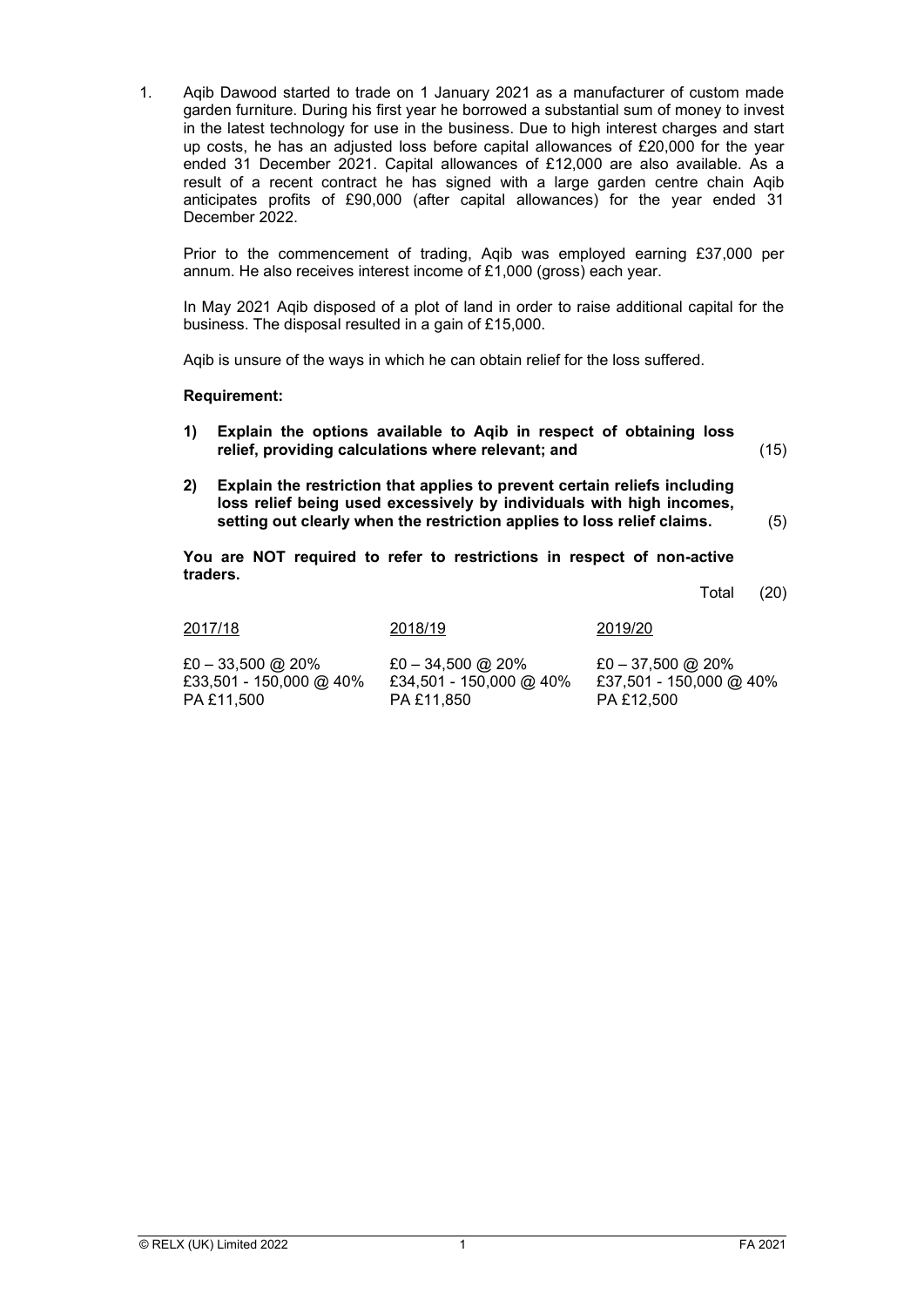2. Amber Penhaligon has run her own photography business for many years. The business is run from an extension to Amber's house which has been converted to a small studio. Amber spends 50% of her working time in the studio and 50% at external locations. On average she works 115 hours per month. She has previously used an accounting date of 30 June but decided to change her accounting date to 30 November. Her adjusted profits for the year ended 30 June 2020 were £43,000.

Amber has summarised her income and expenses for the period ended 30 November 2021 as follows:

|                                              | £      | £             |
|----------------------------------------------|--------|---------------|
| Sales                                        |        | 69,034        |
| Deduct purchases                             | 24,230 |               |
| Less: Stock and work in progress at 30.11.21 | 9,100  | <u>15,130</u> |
| Gross Profit                                 |        | 53,904        |
| Deduct:                                      |        |               |
| Salary paid to Amber                         | 18,000 |               |
| Advertising                                  | 2,100  |               |
| Depreciation                                 | 300    |               |
| Sundry expenses                              | 120    |               |
| Motor expenses                               | 2,550  |               |
| Bad debts                                    | 4,000  | 27,070        |
| Net profit                                   |        | 26,834        |
| Bank interest received                       |        | <u>290</u>    |
| Profit                                       |        | 27,124        |
|                                              |        |               |

#### **Notes**

- 1) The motor expenses relate to the car (acquired May 2018;  $CO<sub>2</sub>$  emissions 105g/km) used by Amber for business purposes. Amber occasionally uses the car for private travel and estimates the private use element to be 15% of the total use. Total mileage for the period ended 30 November 2021 was 8,500 miles.
- 2) £1,050 of the deduction for bad debts relates to an amount owed to Amber by a business which has gone into liquidation and will not be making any further payment. The remaining amount has been deducted by Amber in case any customers fail to make payment next year.
- 3) Sundry expenses are speeding tickets incurred by Amber on the way to engagements.

Amber wishes to claim flat rate expenses where possible, to reduce her record keeping requirements.

Amber purchased new studio equipment costing £3,750 in February 2021 and a new light meter costing £2,500 in August 2021. The written down value on the general pool for capital allowances was £5,100 on 1 July 2020. The written down value of Amber's car was £7,200.

Amber has overlap profits relating to a 9-month period available of £7,000.

Amber has heard about the cash basis for small businesses. She is not sure whether she would be able to use this method of accounting, and what the implications would be if she decided to move to the cash basis.

#### **Requirement:**

- **1) Calculate the profits chargeable to tax for 2021/22; and** (9)
- **2) Explain the application and implications of the cash basis for Amber.** (6)

Total (15)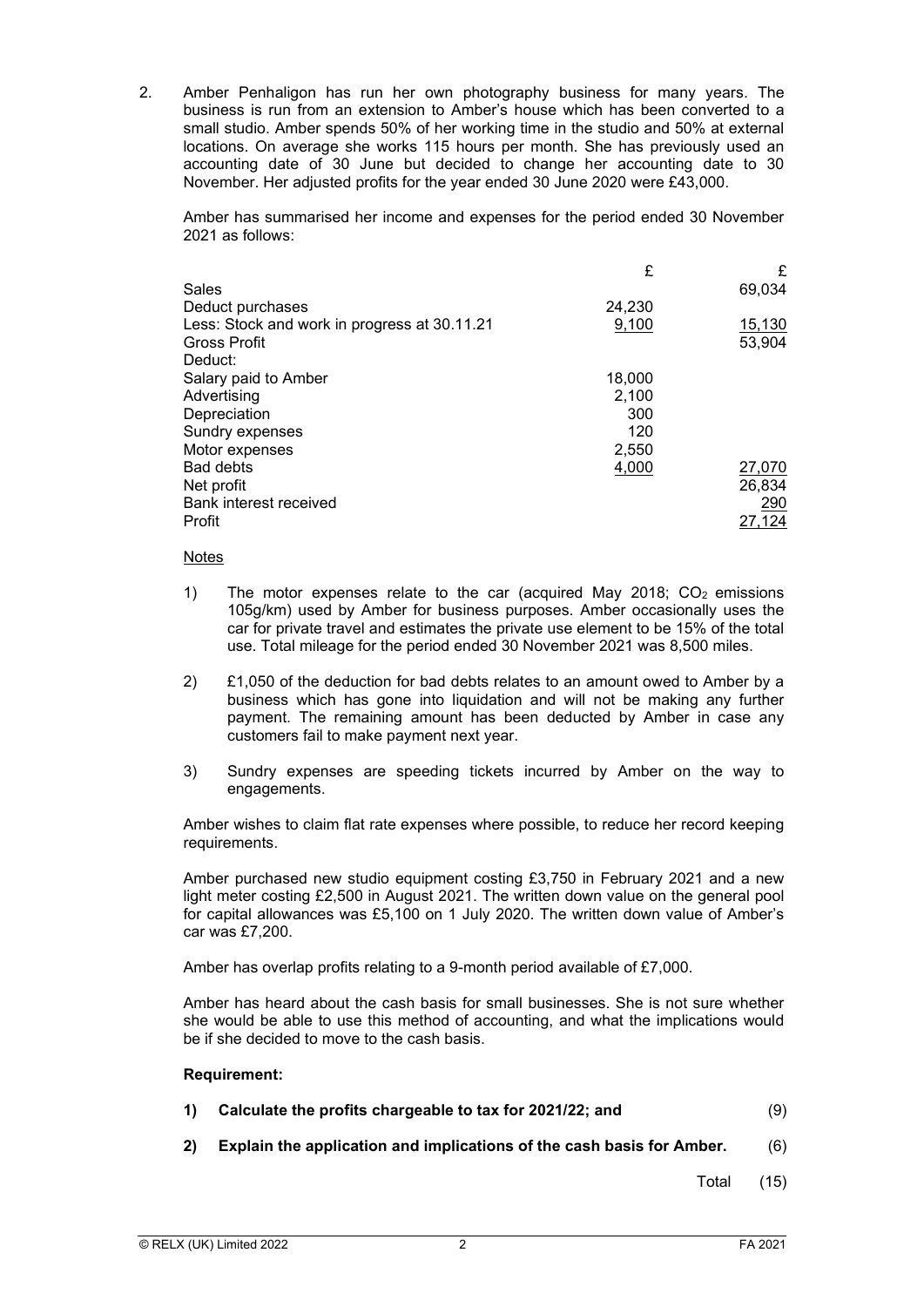- 3. **Requirement:**
	- **1) Explain what is meant by 'plant' for capital allowances purposes. Your answer should include reference to statute and relevant case law.** (6)
	- **2) Explain and calculate the maximum plant and machinery capital allowances available for the ABC Partnership for the year ended 31 March 2022 based on the following:**
		- a) Fixed partitioning costing £10,000 was acquired in September 2021.
		- b) A new air conditioning system was purchased for £1,245,000 on 30 October 2021.
		- c) The partnership acquired 1,000 computer monitors for its various factories at a cost of £1,000 each on 1 February 2022. These monitors will be obsolete and scrapped within four years.
		- d) New blasting equipment costing £21,000 was ordered on 1 March 2022 and delivered on 15 March 2022. Payment for this was not due until 31 August 2022.

The pool of unutilised capital expenditure brought forward at 1 April 2021 was nil. (9)

Total (15)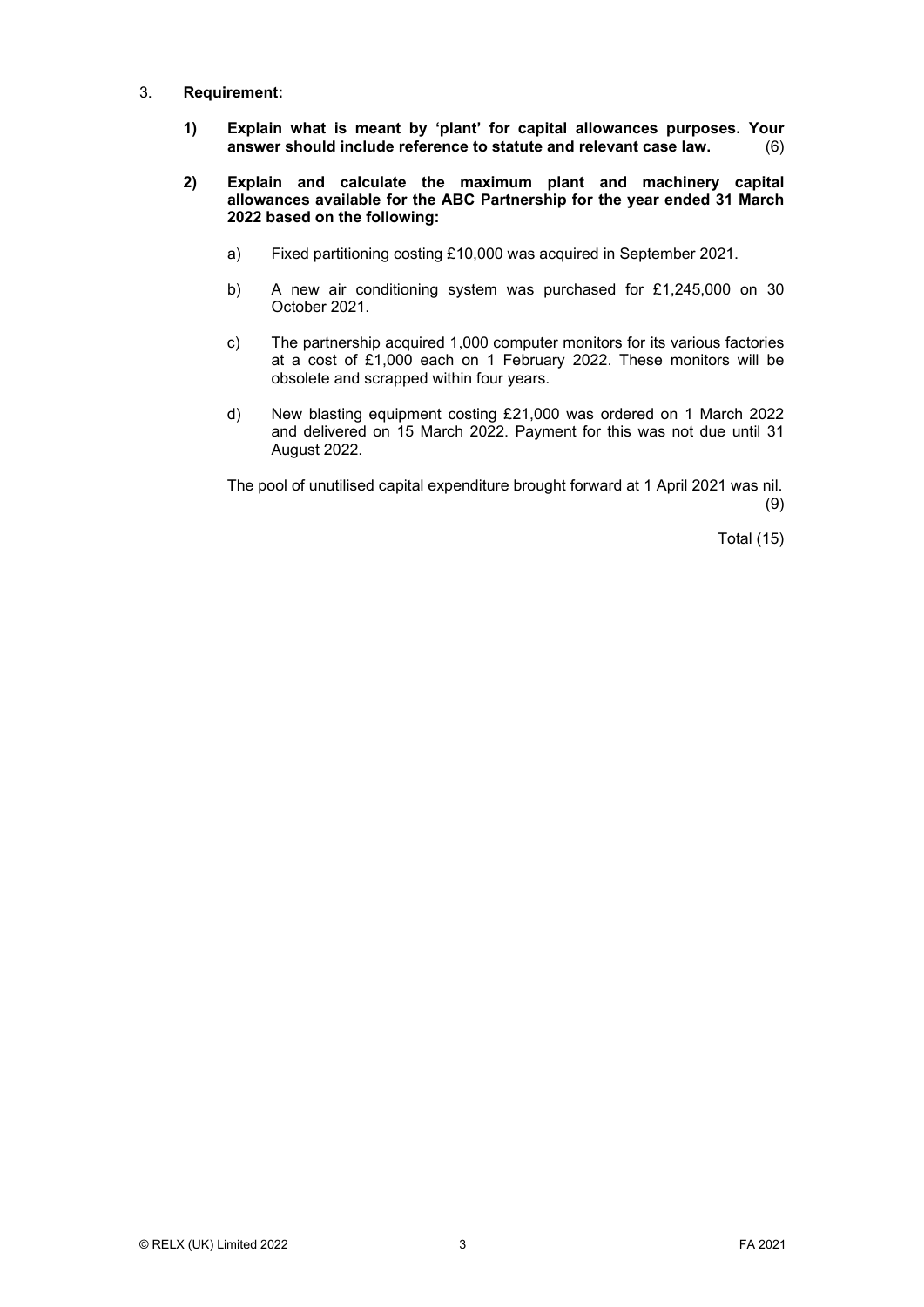4. Doug and Sue are brother and sister and formed their company, Showers Ltd, which produces designer umbrellas and wellington boots, in October 2000. Doug subscribed £40,000 for 8,000 shares and Sue subscribed £10,000 for the remaining 2,000 shares.

When the company was set up, Doug and Sue both worked full time for Showers Ltd but Sue decided to return to university to study meteorology in 2019 and has not worked for the company since then.

Initially the company traded from premises rented from a third party. However, as the company expanded, Doug purchased a factory in his name which he then rented to the company. The factory cost £280,000 in early October 2006. The company paid rent of £14,000 per annum although the market rent would have been £20,000.

The company has continued to do well and Doug and Sue have recently received an offer from a local businessman to buy the shares in the company. The shares have been independently valued at £60 per share. The assets of the company consist of stock, fixed assets, goodwill and debtors.

The purchaser wishes to acquire all the shares in the company and would also be willing to purchase the factory for its market value of £450,000. However, Doug is also considering selling the factory to his son to provide him with an additional income stream. His son, who is a doctor, will pay £50,000 for the factory. Any disposals are likely to take place by the end of June 2022.

Doug has significant investment income of approximately £50,000 gross per annum in addition to the salary and dividends he receives from Showers Ltd. He makes capital disposals each year which utilise his annual exempt amount.

Sue receives income of approximately £10,000 gross per annum from a family trust. Sue is keen to sell her shares as she is planning to use the proceeds to pay for a deposit on a new home.

## **Requirement:**

**Explain the capital gains tax implications of the proposed disposals, including an explanation of any potential reliefs and a calculation of any tax payable by Doug and Sue. Highlight any action which could be taken to reduce the overall liability.** (20)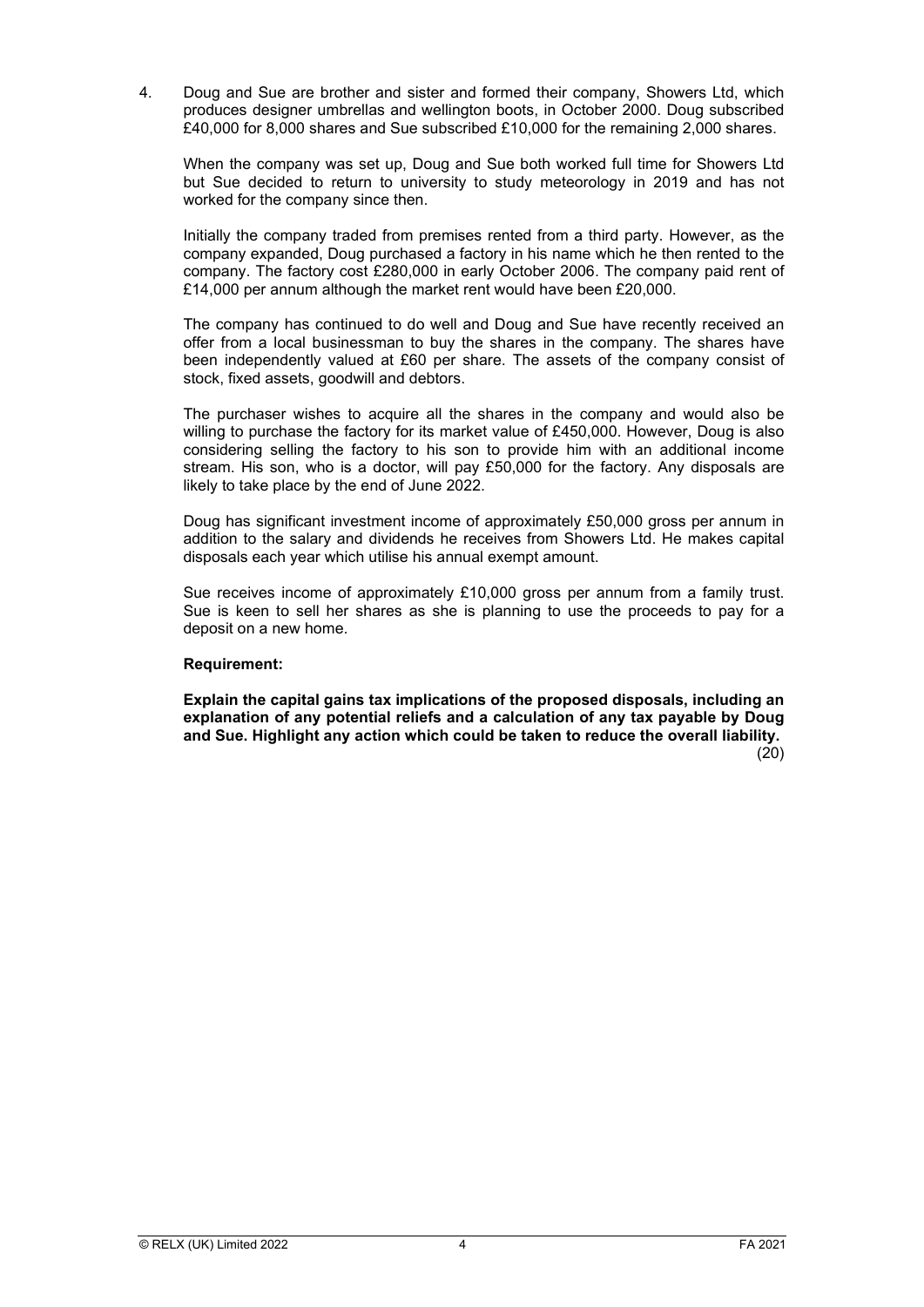5. Emily and Amy have been in partnership since 1993, running a beauty salon. They trade from leased premises in Bristol. The only partnership asset is goodwill, bought by Emily and Amy for £50,000 in April 1995.

On 1 July 2021 Amy retired from the partnership and Ethan was admitted. Emily has always taken a prior salary of £15,000, with the balance of income and capital profits being split equally.

Immediately prior to Ethan's introduction, the goodwill was revalued in the partnership accounts at its then market value of £200,000.

After the introduction of Ethan as a partner, it is agreed that Emily will increase her salary to £25,000, with income and capital profits thereafter split between Emily and Ethan 40:60 respectively. Ethan also introduced £100,000 into the partnership as capital and will be paid a rate of interest at 3% per annum.

Profits for the partnership are as follows:

| Year Ended        | <b>Taxable Trading Profits</b> |                     |
|-------------------|--------------------------------|---------------------|
| 30 September 2021 | £54.000                        |                     |
| 30 September 2022 |                                | £60,000 (estimated) |

Profits of the year ended 30 September 1997 were £32,000 (after capital allowances of £4,200).

#### **Requirement:**

- **1) Calculate, for each partner, the assessable profits and any overlap profit for the years 2021/22 and 2022/23.** (7)
- **2) Calculate the capital gains tax liabilities for Amy and Emily for 2021/22 assuming neither have any other gains or losses and show the base cost of Ethan's partnership share for CGT purposes.** (3)

Total (10)